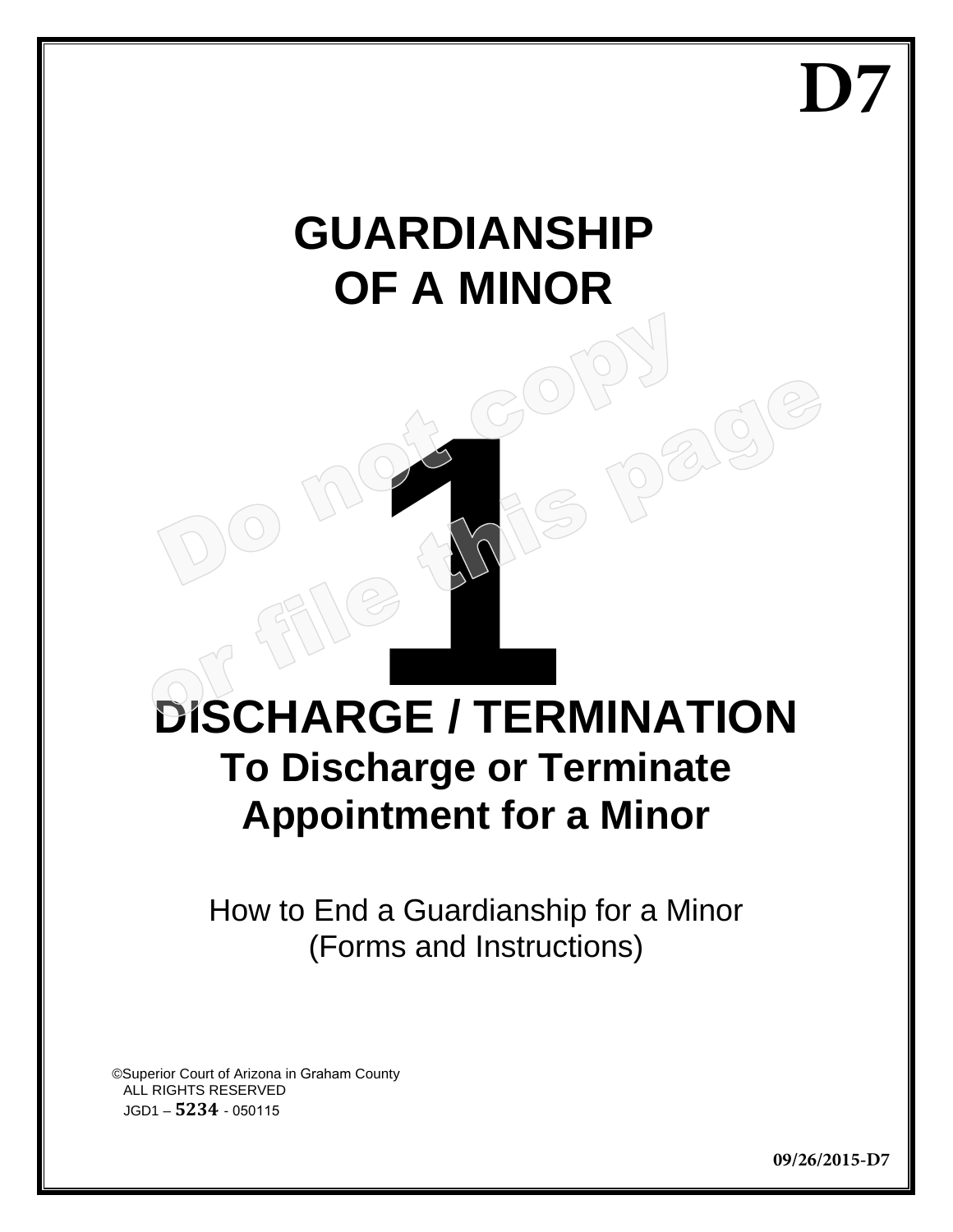## **SELF-SERVICE CENTER**

# **DISCHARGE OR TERMINATION OF APPOINTMENT AS GUARDIAN OF A MINOR(S)**

#### **CHECKLIST**

#### **YOU MAY USE THE FORMS AND INSTRUCTIONS IN THIS PACKET IF:**

 You are the guardian of a minor, and you want to end the guardianship because the Minor

- has turned 18, OR
- no longer needs a guardianship, OR
- has died. **OR**

 You are **NOT** the guardian of the Minor and you think the guardianship should end.

**READ ME:** Consulting a lawyer before filing documents with the court may help prevent unexpected results. A list of lawyers you may hire to advise you on handling your own case or to perform specific tasks, as well as a list of court-approved mediators can be found on the Self-Service Center website.

©Superior Court of Arizona in Graham County JGD1k-091911 ALL RIGHTS RESERVED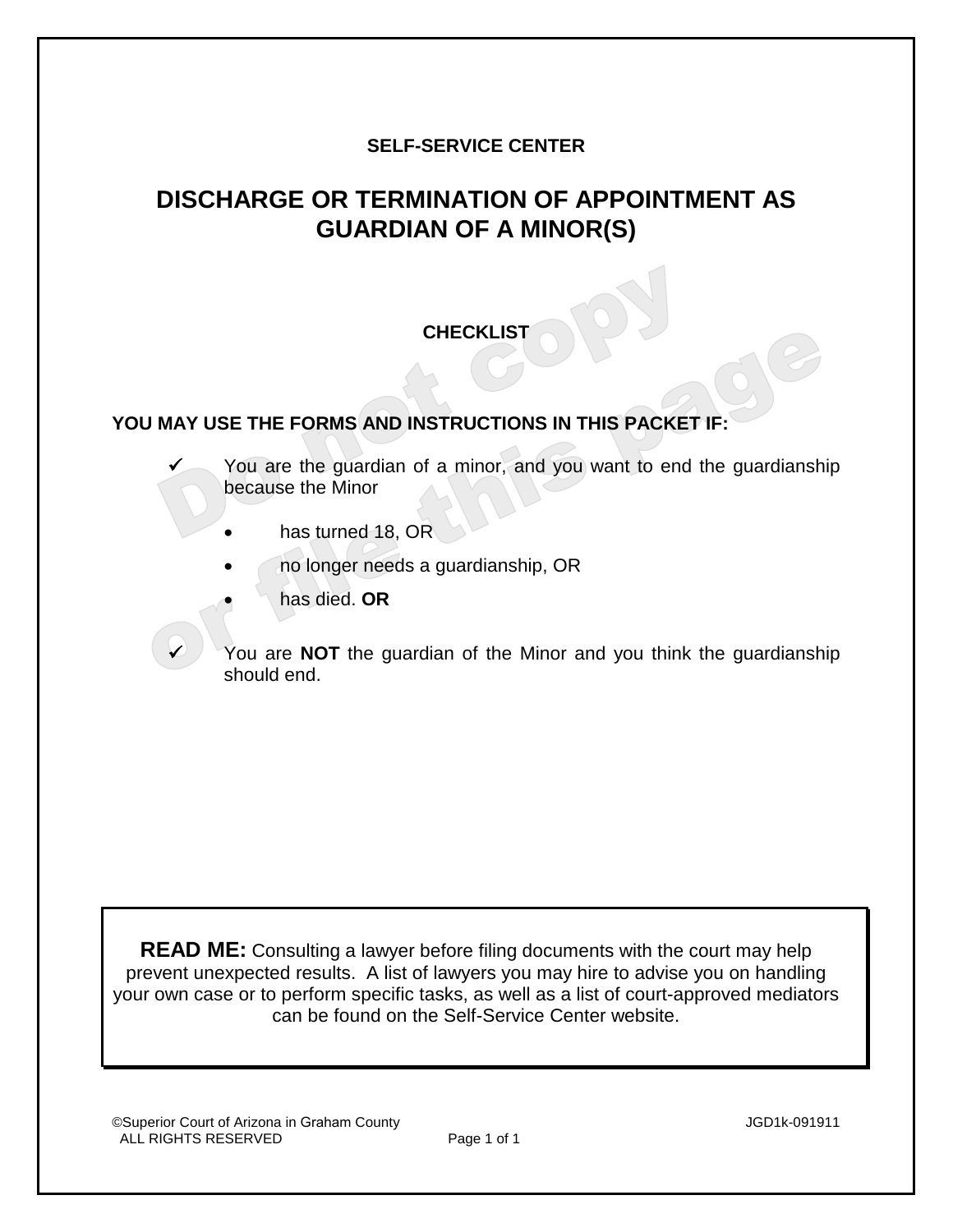#### **SELF-SERVICE CENTER**

# **PROCEDURES: HOW TO ASK THE COURT TO END A GUARDIANSHIP OF A MINOR**

#### **INSTRUCTIONS:**

- **STEP 1 COMPLETE THE PETITION:** Complete a PETITION FOR TERMINATION OF GUARDIANSHIP. Write neatly and use **black ink**. Sign the Petition in front of a notary public or a Clerk of the Superior Court.
	- **2 FILE OR MAIL:** File or mail the **original and 4 copies** of the following documents to Juvenile Court Administration at whichever address your case is pending:
		- **Original and copies** of the Petition and copy of minor's birth certificate;
		- **8 x 11" self-addressed, stamped envelope** so the hearing date can be mailed to you.
		- (if you are mailing the documents) A letter explaining **what you are sending and why**.

The Juvenile Court Clerk will file the **original** of the Petition for you, and then schedule the case for a hearing. Juvenile Court will mail the hearing date and time notice and conformed (datestamped) copies of the Petition back to you if you have provided a self-addressed, stamped envelope. You need to keep one copy, give another to the Commissioner who will hear your case, and the other copies are to give notice to all interested parties.

The Juvenile Court addresses are:

#### GRAHAM COUNTY CLERK OF THE COURT 800 WEST MAIN STREET SAFFORD, ARIZONA 85546

**3 GIVE NOTICE OF THE HEARING TO EVERYONE ENTITLED TO NOTICE:** 

You must give a **copy** of the Petition and Notice of Hearing to **all interested persons**. For more information about notice, see the Self-Service Center Information on Service and Notice.

You do not need to give formal notice by personal service, but you do need to **mail or deliver**  the NOTICE OF HEARING. First class, prepaid postage mail is sufficient. Certified or Registered mail with return receipt is an extra step you can take to prove that the person you want to have notice received the notice.

You can also give notice by Publication in some cases. The following people should be given notice:

- the minor.
- If the minor is married, his/her spouse,
- If minor is unmarried, any living parent,
- the conservator, if the minor has one, unless the guardian is also the conservator,
- the guardian ad litem, if one was appointed by the Court.

©Superior Court of Arizona in Graham County JGD10p 051013

Use only most current version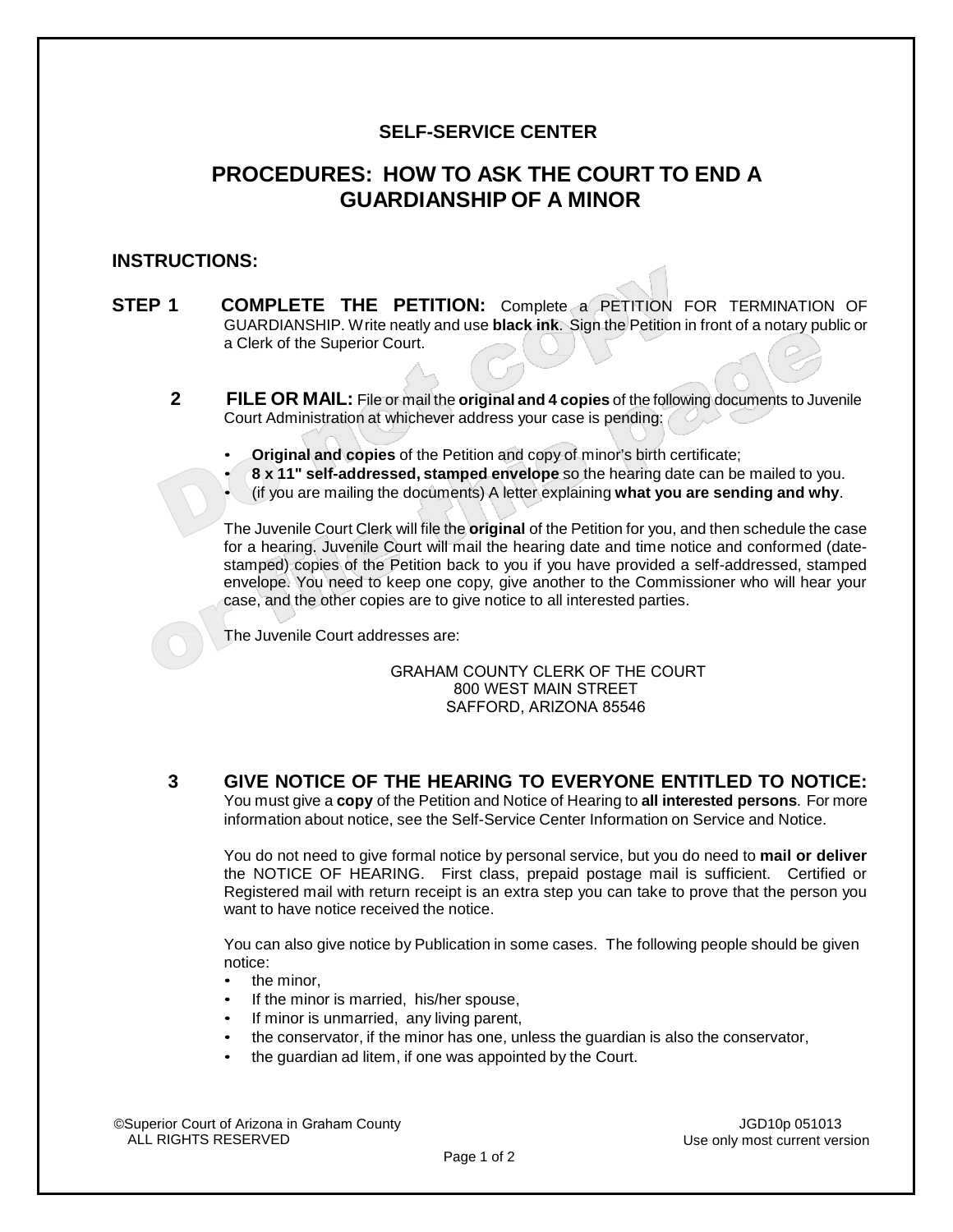- **4 COMPLETE AND FILE OTHER COURT PAPERS:** At **least 15 days before the hearing** is scheduled, complete the PROOF OF NOTICE stating how and when you gave notice to all interested persons. Make **2 extra copies** of each of the following documents. Then file or mail the **original and 2 copies of** the following to Juvenile Court Clerk's office and bring your copy to the hearing:
	- NOTICE OF HEARING;
	- PROOF OF NOTICE;
	- WAIVER OF NOTICE (if any was signed by interested parties);

Juvenile Court will file the originals for you and deliver the copies to the Commissioner assigned to the hearing. Remember to bring copies of your documents to the hearing.

**5** COME TO THE HEARING: Be prepared to tell the Judge why the guardianship should end.

**Note:** If you or the minor live out-of-state, you may ask the Court in writing to allow you and/or the minor to appear telephonically. It is up to the Judge whether you can appear telephonically, or whether you and/or the minor must appear in person.

#### **ALL FORMS REFERRED TO IN THESE INSTRUCTIONS ARE AVAILABLE FOR PURCHASE AT THE SELF-SERVICE CENTER, OR FOR FREE ON THE WEB.**

©Superior Court of Arizona in Graham County JGD10p 051013

Use only most current version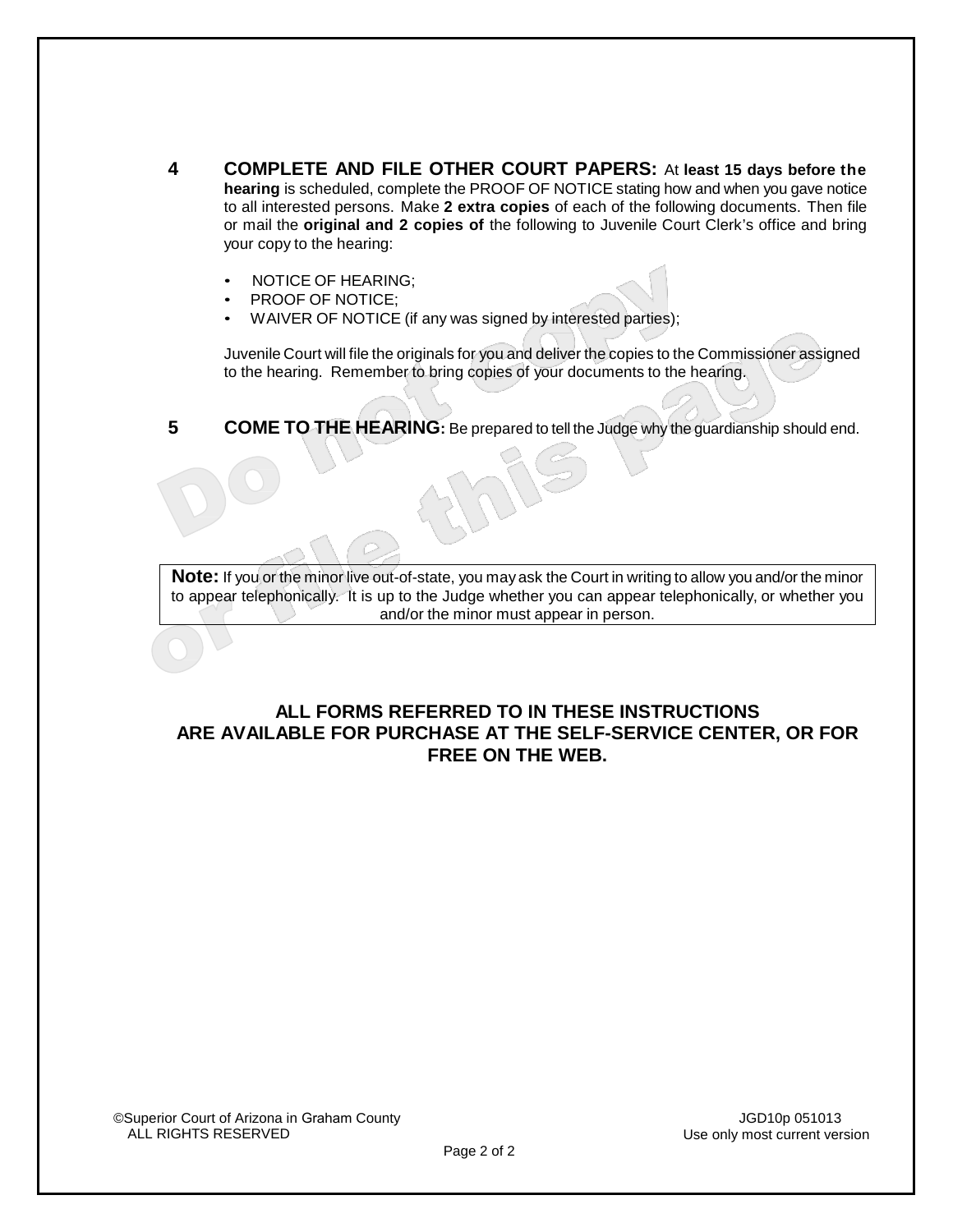| Address (if not protected): And the state of the state of the state of the state of the state of the state of the state of the state of the state of the state of the state of the state of the state of the state of the stat<br>Lawyer's Bar Number: Management and Contract and Contract of the Contract of the Contract of the Contract of the Contract of the Contract of the Contract of the Contract of the Contract of the Contract of the Contract of t<br><b>FOR CLERK'S USE ONLY</b><br>Representing □ Self, without a Lawyer or □ Attorney for □ Petitioner OR □ Respondent<br><b>SUPERIOR COURT OF ARIZONA</b><br><b>IN GRAHAM COUNTY</b><br>In the Matter of the Guardianship of:<br>Case Number: _________________<br><b>PETITION FOR TERMINATION OF</b><br><b>GUARDIANSHIP OF A MINOR</b><br>A Minor<br>1.<br><b>INFORMATION ABOUT THE APPOINTMENT OF GUARDIAN:</b><br>2.<br><b>INFORMATION ABOUT THE WARD:</b> (the minor for whom Guardian was appointed)<br>Date of Birth $1/2$<br>(Name of Minor)<br>One of the following documents is attached as proof of the Ward's age:<br>$\Box$ A copy of the minor's birth certificate; or<br>$\Box$ A copy of the minor's drivers license.<br>3.<br><b>REASON FOR TERMINATION OF THE GUARDIANSHIP:</b> (check one box)<br>$\Box$<br>The Ward reached the age of 18, on __________________________(date); OR<br>П<br>The need for the Guardianship has terminated because the rights of the parents<br>are no longer suspended or terminated by parental consent, or circumstances,<br>or by prior court order because (explain):<br><b>OR</b> |  |  |  |  |  |
|-----------------------------------------------------------------------------------------------------------------------------------------------------------------------------------------------------------------------------------------------------------------------------------------------------------------------------------------------------------------------------------------------------------------------------------------------------------------------------------------------------------------------------------------------------------------------------------------------------------------------------------------------------------------------------------------------------------------------------------------------------------------------------------------------------------------------------------------------------------------------------------------------------------------------------------------------------------------------------------------------------------------------------------------------------------------------------------------------------------------------------------------------------------------------------------------------------------------------------------------------------------------------------------------------------------------------------------------------------------------------------------------------------------------------------------------------------------------------------------------------------------------------------------------------------------------------------------------------------------|--|--|--|--|--|
|                                                                                                                                                                                                                                                                                                                                                                                                                                                                                                                                                                                                                                                                                                                                                                                                                                                                                                                                                                                                                                                                                                                                                                                                                                                                                                                                                                                                                                                                                                                                                                                                           |  |  |  |  |  |
|                                                                                                                                                                                                                                                                                                                                                                                                                                                                                                                                                                                                                                                                                                                                                                                                                                                                                                                                                                                                                                                                                                                                                                                                                                                                                                                                                                                                                                                                                                                                                                                                           |  |  |  |  |  |
|                                                                                                                                                                                                                                                                                                                                                                                                                                                                                                                                                                                                                                                                                                                                                                                                                                                                                                                                                                                                                                                                                                                                                                                                                                                                                                                                                                                                                                                                                                                                                                                                           |  |  |  |  |  |
|                                                                                                                                                                                                                                                                                                                                                                                                                                                                                                                                                                                                                                                                                                                                                                                                                                                                                                                                                                                                                                                                                                                                                                                                                                                                                                                                                                                                                                                                                                                                                                                                           |  |  |  |  |  |
|                                                                                                                                                                                                                                                                                                                                                                                                                                                                                                                                                                                                                                                                                                                                                                                                                                                                                                                                                                                                                                                                                                                                                                                                                                                                                                                                                                                                                                                                                                                                                                                                           |  |  |  |  |  |
|                                                                                                                                                                                                                                                                                                                                                                                                                                                                                                                                                                                                                                                                                                                                                                                                                                                                                                                                                                                                                                                                                                                                                                                                                                                                                                                                                                                                                                                                                                                                                                                                           |  |  |  |  |  |
|                                                                                                                                                                                                                                                                                                                                                                                                                                                                                                                                                                                                                                                                                                                                                                                                                                                                                                                                                                                                                                                                                                                                                                                                                                                                                                                                                                                                                                                                                                                                                                                                           |  |  |  |  |  |
|                                                                                                                                                                                                                                                                                                                                                                                                                                                                                                                                                                                                                                                                                                                                                                                                                                                                                                                                                                                                                                                                                                                                                                                                                                                                                                                                                                                                                                                                                                                                                                                                           |  |  |  |  |  |
|                                                                                                                                                                                                                                                                                                                                                                                                                                                                                                                                                                                                                                                                                                                                                                                                                                                                                                                                                                                                                                                                                                                                                                                                                                                                                                                                                                                                                                                                                                                                                                                                           |  |  |  |  |  |
|                                                                                                                                                                                                                                                                                                                                                                                                                                                                                                                                                                                                                                                                                                                                                                                                                                                                                                                                                                                                                                                                                                                                                                                                                                                                                                                                                                                                                                                                                                                                                                                                           |  |  |  |  |  |
|                                                                                                                                                                                                                                                                                                                                                                                                                                                                                                                                                                                                                                                                                                                                                                                                                                                                                                                                                                                                                                                                                                                                                                                                                                                                                                                                                                                                                                                                                                                                                                                                           |  |  |  |  |  |
|                                                                                                                                                                                                                                                                                                                                                                                                                                                                                                                                                                                                                                                                                                                                                                                                                                                                                                                                                                                                                                                                                                                                                                                                                                                                                                                                                                                                                                                                                                                                                                                                           |  |  |  |  |  |
|                                                                                                                                                                                                                                                                                                                                                                                                                                                                                                                                                                                                                                                                                                                                                                                                                                                                                                                                                                                                                                                                                                                                                                                                                                                                                                                                                                                                                                                                                                                                                                                                           |  |  |  |  |  |
|                                                                                                                                                                                                                                                                                                                                                                                                                                                                                                                                                                                                                                                                                                                                                                                                                                                                                                                                                                                                                                                                                                                                                                                                                                                                                                                                                                                                                                                                                                                                                                                                           |  |  |  |  |  |
|                                                                                                                                                                                                                                                                                                                                                                                                                                                                                                                                                                                                                                                                                                                                                                                                                                                                                                                                                                                                                                                                                                                                                                                                                                                                                                                                                                                                                                                                                                                                                                                                           |  |  |  |  |  |
|                                                                                                                                                                                                                                                                                                                                                                                                                                                                                                                                                                                                                                                                                                                                                                                                                                                                                                                                                                                                                                                                                                                                                                                                                                                                                                                                                                                                                                                                                                                                                                                                           |  |  |  |  |  |
|                                                                                                                                                                                                                                                                                                                                                                                                                                                                                                                                                                                                                                                                                                                                                                                                                                                                                                                                                                                                                                                                                                                                                                                                                                                                                                                                                                                                                                                                                                                                                                                                           |  |  |  |  |  |
|                                                                                                                                                                                                                                                                                                                                                                                                                                                                                                                                                                                                                                                                                                                                                                                                                                                                                                                                                                                                                                                                                                                                                                                                                                                                                                                                                                                                                                                                                                                                                                                                           |  |  |  |  |  |
|                                                                                                                                                                                                                                                                                                                                                                                                                                                                                                                                                                                                                                                                                                                                                                                                                                                                                                                                                                                                                                                                                                                                                                                                                                                                                                                                                                                                                                                                                                                                                                                                           |  |  |  |  |  |
|                                                                                                                                                                                                                                                                                                                                                                                                                                                                                                                                                                                                                                                                                                                                                                                                                                                                                                                                                                                                                                                                                                                                                                                                                                                                                                                                                                                                                                                                                                                                                                                                           |  |  |  |  |  |
|                                                                                                                                                                                                                                                                                                                                                                                                                                                                                                                                                                                                                                                                                                                                                                                                                                                                                                                                                                                                                                                                                                                                                                                                                                                                                                                                                                                                                                                                                                                                                                                                           |  |  |  |  |  |
|                                                                                                                                                                                                                                                                                                                                                                                                                                                                                                                                                                                                                                                                                                                                                                                                                                                                                                                                                                                                                                                                                                                                                                                                                                                                                                                                                                                                                                                                                                                                                                                                           |  |  |  |  |  |
|                                                                                                                                                                                                                                                                                                                                                                                                                                                                                                                                                                                                                                                                                                                                                                                                                                                                                                                                                                                                                                                                                                                                                                                                                                                                                                                                                                                                                                                                                                                                                                                                           |  |  |  |  |  |
|                                                                                                                                                                                                                                                                                                                                                                                                                                                                                                                                                                                                                                                                                                                                                                                                                                                                                                                                                                                                                                                                                                                                                                                                                                                                                                                                                                                                                                                                                                                                                                                                           |  |  |  |  |  |
|                                                                                                                                                                                                                                                                                                                                                                                                                                                                                                                                                                                                                                                                                                                                                                                                                                                                                                                                                                                                                                                                                                                                                                                                                                                                                                                                                                                                                                                                                                                                                                                                           |  |  |  |  |  |
|                                                                                                                                                                                                                                                                                                                                                                                                                                                                                                                                                                                                                                                                                                                                                                                                                                                                                                                                                                                                                                                                                                                                                                                                                                                                                                                                                                                                                                                                                                                                                                                                           |  |  |  |  |  |
|                                                                                                                                                                                                                                                                                                                                                                                                                                                                                                                                                                                                                                                                                                                                                                                                                                                                                                                                                                                                                                                                                                                                                                                                                                                                                                                                                                                                                                                                                                                                                                                                           |  |  |  |  |  |
|                                                                                                                                                                                                                                                                                                                                                                                                                                                                                                                                                                                                                                                                                                                                                                                                                                                                                                                                                                                                                                                                                                                                                                                                                                                                                                                                                                                                                                                                                                                                                                                                           |  |  |  |  |  |
|                                                                                                                                                                                                                                                                                                                                                                                                                                                                                                                                                                                                                                                                                                                                                                                                                                                                                                                                                                                                                                                                                                                                                                                                                                                                                                                                                                                                                                                                                                                                                                                                           |  |  |  |  |  |
|                                                                                                                                                                                                                                                                                                                                                                                                                                                                                                                                                                                                                                                                                                                                                                                                                                                                                                                                                                                                                                                                                                                                                                                                                                                                                                                                                                                                                                                                                                                                                                                                           |  |  |  |  |  |
|                                                                                                                                                                                                                                                                                                                                                                                                                                                                                                                                                                                                                                                                                                                                                                                                                                                                                                                                                                                                                                                                                                                                                                                                                                                                                                                                                                                                                                                                                                                                                                                                           |  |  |  |  |  |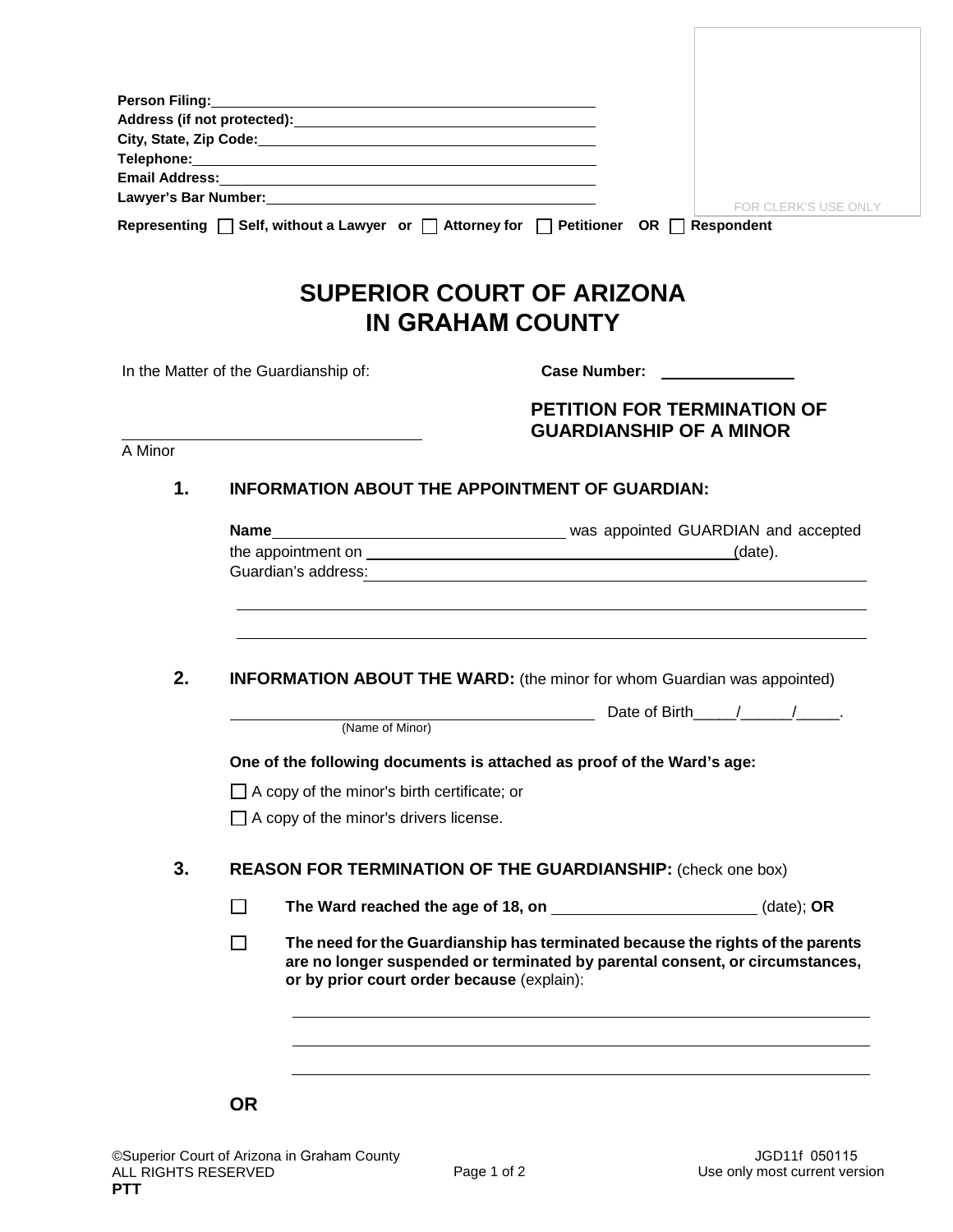$\Box$ **The need for the Guardianship has terminated because the Ward has died. The**  date of death was **the contract of death was** (Attach copy of death certificate).

**THEREFORE, I ask the court to enter an order terminating the Guardianship and discharging the named Guardian in Case Number JG**

# **OATH OR AFFIRMATION AND VERIFICATION OF PETITIONER**

By signing this document I state to the Court, under penalty of perjury, that I have read this Petition and that all the information contained in it is true, correct and complete to the best of my knowledge and belief.

|                                                     | Signature of Petitioner (may be the Ward, if 18 or older) |    |
|-----------------------------------------------------|-----------------------------------------------------------|----|
|                                                     |                                                           |    |
| <b>COUNTY OF</b>                                    |                                                           |    |
| Subscribed and sworn to or affirmed before me this: | (date)                                                    | by |
| (notary seal)                                       | Deputy Clerk or Notary Public                             |    |

## **OATH OR AFFIRMATION AND VERIFICATION OF THE WARD**

(if the Ward is not the Petitioner who signed above)

By signing this document, I state to the Court, under penalty of perjury, that I have read this Petition and that all the information contained in it is true, correct and complete to the best of my knowledge and belief.

Signature of (Former) Minor

|                                                                           |             | $\frac{1}{2}$                 |                                                |
|---------------------------------------------------------------------------|-------------|-------------------------------|------------------------------------------------|
| STATE OF                                                                  |             |                               |                                                |
| <b>COUNTY OF</b>                                                          |             |                               |                                                |
| Subscribed and sworn to or affirmed before me this:                       |             | (date)                        | by                                             |
|                                                                           |             |                               |                                                |
| (notary seal)                                                             |             | Deputy Clerk or Notary Public |                                                |
| <b>CSuperior Court of Arizona in Graham County</b><br>ALL RIGHTS RESERVED | Page 2 of 2 |                               | JGD11f 050115<br>Use only most current version |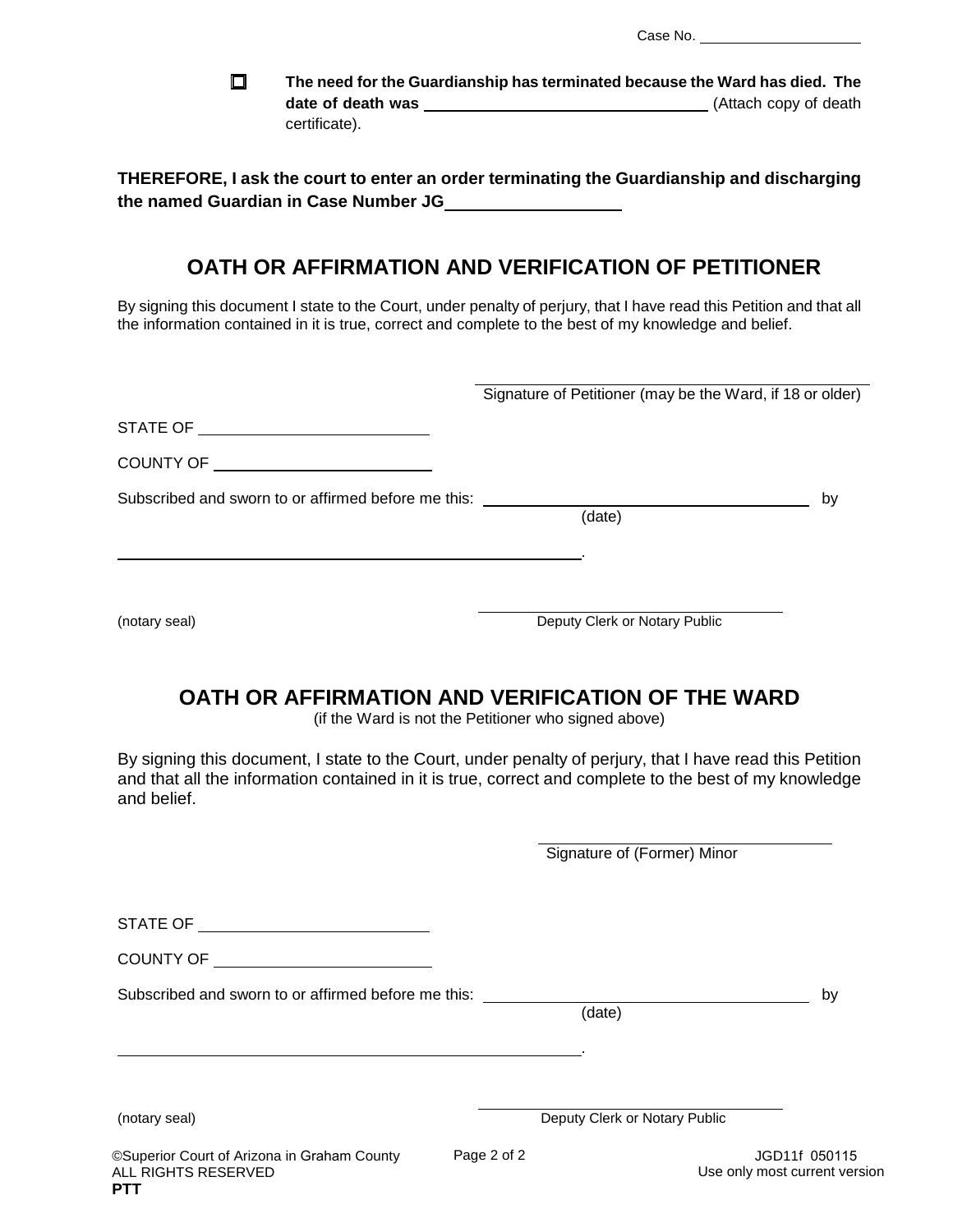| Person Filing: New York State State State State State State State State State State State State State State St                                                                                                                 | FOR CLERK'S USE ONLY |
|--------------------------------------------------------------------------------------------------------------------------------------------------------------------------------------------------------------------------------|----------------------|
| Address (if not protected): Notified and the set of the set of the set of the set of the set of the set of the set of the set of the set of the set of the set of the set of the set of the set of the set of the set of the s |                      |
|                                                                                                                                                                                                                                |                      |
|                                                                                                                                                                                                                                |                      |
|                                                                                                                                                                                                                                |                      |
| Lawyer's Bar Number: University of the University of the University of the University of the University of the                                                                                                                 |                      |
| Representing $\Box$ Self, without a Lawyer or $\Box$ Attorney for $\Box$ Petitioner OR $\Box$ Respondent                                                                                                                       |                      |

 **Case No.** 

# **REQUEST FOR HEARING DATE FOR TERMINATION OF GUARDIANSHIP OF A MINOR and Instructions**

- **1. Court Documents:** After you file the Petition with the Clerk's Office, take the following documents to Juvenile Court Clerk at either of the addresses listed below:
	- a. Two court-stamped copies of the Petition for Termination and Discharge, AND
	- b. Two completed copies of this Request form

#### GRAHAM COUNTY CLERK OF THE COURT 800 WEST MAIN STREET SAFFORD, ARIZONA 85546

**2. Scheduling your hearing:** Juvenile Court Administration will set a hearing date and time and write it on the line below, and will check the box of the location of the Judge or Commissioner assigned to hear this case.

#### **BEFORE JUDGE/COMMISSIONER:**

**HEARING DATE AND TIME:**  $\begin{array}{ccc} \hline \text{H} & \text{H} & \text{H} \\ \hline \end{array}$  a.m. / p.m.

**HEARING ADDRESS:** GRAHAM COUNTY CLERK OF THE COURT 800 WEST MAIN STREET SAFFORD, ARIZONA 85546

**3. Completing your Notice of Hearing Form:** After Juvenile Court Administration returns this form to you with the hearing date, you can complete your Notice of Hearing form by adding the date and the name of the commissioner who will hear the case. Then you are ready to serve or give notice of the Petition and all the required papers to all the required persons.